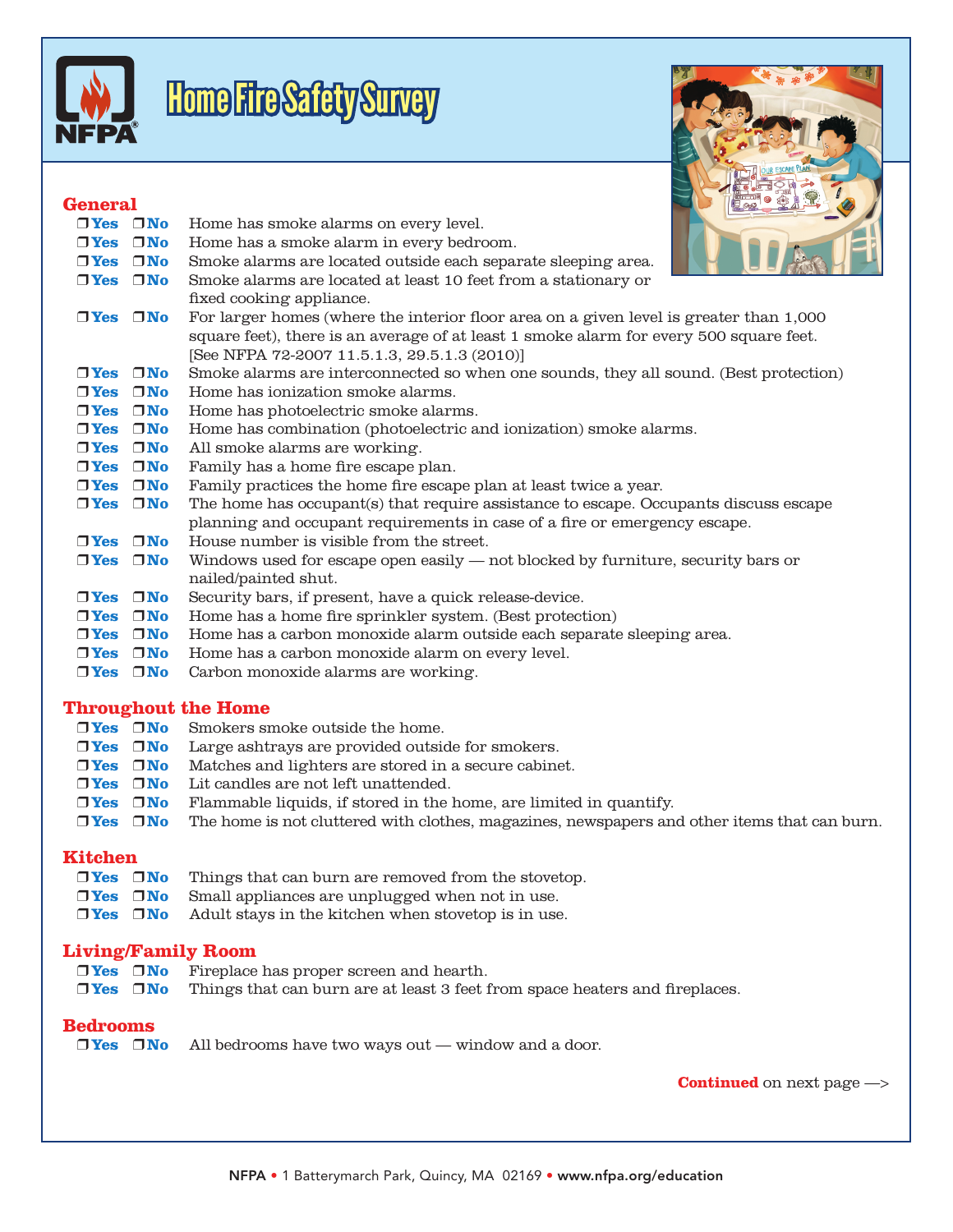

# Home Fire Safety Survey

#### **Basement**

|                    | $\Box$ Yes $\Box$ No Workshop area is clean of things that can burn.                              |
|--------------------|---------------------------------------------------------------------------------------------------|
|                    | <b>Trues</b> $\Box$ <b>No</b> Hot water heater is set at no higher than 120 $\degree$ Fahrenheit. |
| $\n  Yes\n  INo\n$ | Things that can burn are at least 3 feet from the furnace.                                        |
|                    | $\Box$ Yes $\Box$ No Furnace is inspected and cleaned annually.                                   |
|                    | $\Box$ Yes $\Box$ No Chimney is inspected annually and cleaned as needed.                         |
|                    | $\Box$ Yes $\Box$ No Clothes dryer lint filter and vent pipe are clean.                           |

#### **Garage**

| $\n  Yes\n  INo\n$         | There is a solid door between garage and residence.                                       |
|----------------------------|-------------------------------------------------------------------------------------------|
| $\square$ Yes $\square$ No | Gas powered equipment is stored in an outside shed or garage, separate from the home.     |
| $\n  Yes\n  TVo\n$         | Gasoline is stored in an approved safety container in an outside shed or garage, separate |
|                            | from the home.                                                                            |

#### **Outside the Home**

| <b>Outside the Home</b>                  |  |                                                                                                |  |  |
|------------------------------------------|--|------------------------------------------------------------------------------------------------|--|--|
| $\n  Yes\n  INo\n$                       |  | Outside electrical receptacles are GFCI and they are in good working condition.                |  |  |
| $\n  Yes\n  INo\n$                       |  | There is no rubbish, trash, brush or tree trimmings accumulation on the property.              |  |  |
| $\n  Yes\n  INo\n$                       |  | Barbecue grill is only used outdoors.                                                          |  |  |
| $\n  Yes\n  INo\n$                       |  | Swimming pool or hot tub is enclosed by a four-sided fence and locked gate. Filter, heater or  |  |  |
|                                          |  | hot tub is properly grounded.                                                                  |  |  |
| Electrical                               |  |                                                                                                |  |  |
| $\n  Yes\n  INo\n$                       |  | AFCIs (arc-fault circuit interrupters) are installed throughout the home and they are          |  |  |
|                                          |  | working properly (new home construction only).                                                 |  |  |
| $\n  Yes\n  INo\n$                       |  | Kitchen and bathrooms have GFCI outlets on countertop surfaces within 6 feet of running        |  |  |
|                                          |  | water outlets and they are working properly.                                                   |  |  |
| $\n  Yes\n  INo\n$                       |  | All receptacle and switch faceplates are installed and in good condition.                      |  |  |
| $\n  Yes\n  INo\n$                       |  | Receptacles have been tested and are in good working condition — no evidence of arcing or      |  |  |
|                                          |  | overheating.                                                                                   |  |  |
| $\n  Yes\n  INo\n$                       |  | Switches are in good condition — no evidence of arcing or overheating.                         |  |  |
| $\n  Yes\n  INo\n$                       |  | Lighting fixture canopies are fastened in place and fixture is in good condition.              |  |  |
| $\n  Yes\n  INo\n$                       |  | Bulbs in light fixtures are the correct wattage for the lighting fixture.                      |  |  |
| $\n  Yes\n  INo\n$                       |  | Flexible cords and cables are not used as fixed wiring, run through holes in walls, ceiling or |  |  |
|                                          |  | floor, run through doorways or windows or under carpets or attached to building surfaces.      |  |  |
| $\n  Yes\n  INo\n$                       |  | If there are young children in the home, the home has tamper-resistant outlets.                |  |  |
| $\n  Yes\n  INo\n$                       |  | Panel board and distribution equipment is accessible for inspection and in good condition —    |  |  |
|                                          |  | no evidence of overheating, corrosion or other damage.                                         |  |  |
| $\n  Yes\n  INo\n$                       |  | Service entrance raceways or cables are fastened in place, grounded, readily accessible and in |  |  |
|                                          |  | good condition.                                                                                |  |  |
|                                          |  |                                                                                                |  |  |
| <b>Stair Safety</b>                      |  | Trips and falls on stairs are a leading cause of home injuries.                                |  |  |
| $\n  Yes\n  INo\n$                       |  | Stair is provided with a handrail(s).                                                          |  |  |
| $\n  Yes\n  INo\n$                       |  | Stair can be illuminated for night time use.                                                   |  |  |
| $\n  Yes\n  INo\n$<br>$\n  Yes\n  INo\n$ |  | Stair tread depth and riser height are uniform.                                                |  |  |
|                                          |  | Stair landing nosing projections are consistent with other nosings on the stair flight.        |  |  |
|                                          |  | (You can determine this by doing a "crouch and sight" test. Crouch down at the top landing     |  |  |
|                                          |  | of the stair. All the nosings from the landing to the bottom step should line up.)             |  |  |
|                                          |  |                                                                                                |  |  |

With your consent, the Home Fire Safety Survey Team has done a fire inspection of your home. The items checked "No" may put you and your family at risk. You are urged to correct these at once for your own safety. This inspection does not identify future conditions such as failure of components, wiring or human behavior which could result in a fire.